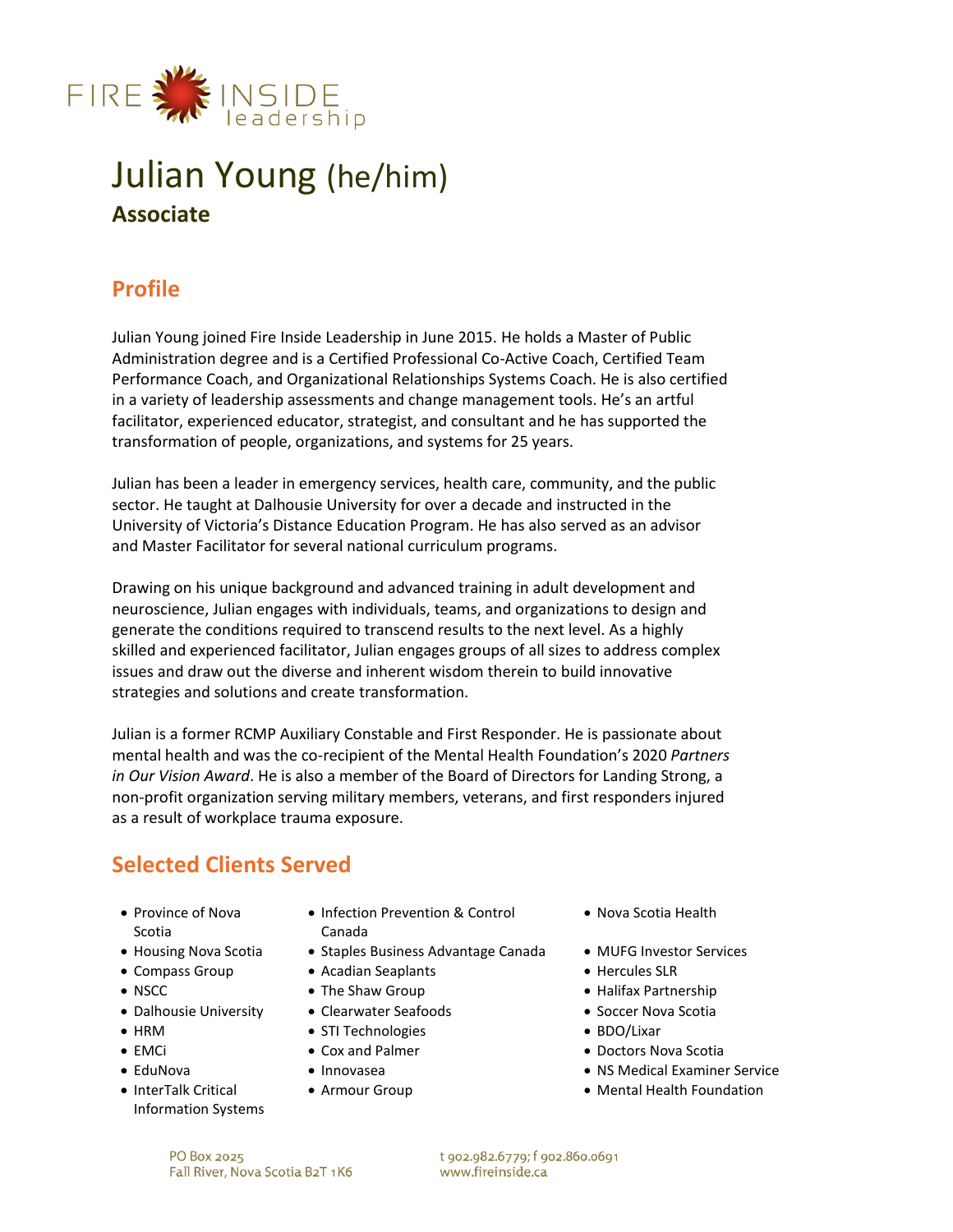

# **Work History**

**June 2015 – Present Fire Inside Leadership Inc.**

Associate

### **September 2013 – Present Julian Young Leadership Inc.**

#### President and Owner

As a developmental coach, Julian delivers individual leadership coaching to support his clients to create focus, strengthen performance, and grow leadership capacity — in all facets of life. He also coaches existing and forming teams to develop their leadership and support them in building the conditions for sustained high performance and exceptional results. He's an engaging public speaker and powerful facilitator of strategy development, employee engagement, and large group process in which he builds the capacity to mine collective intelligence to surface new ideas and creative solutions.

#### **April 2014 – July 2015 NS Department of Health and Wellness**

#### Director, Culture Change, Leadership, and Employee Engagement

Julian led the planning and execution of system-wide strategic initiatives to transform culture, strengthen leadership capacity, and enhance employee engagement in a 480 employee department. Key responsibilities included individual and team coaching; strategic counsel to senior leaders; change management and communications support; and design and facilitation of engagement events, including non-traditional departmentwide staff gatherings, game-changing team meetings, impactful strategic planning, transformative learning, and both internal and external stakeholder consultations.

### **2005 – 2015 Dalhousie University, School of Health and Human Performance** Part-Time Academic

Julian introduced hundreds of students to the subject of injury – a modern public health epidemic – igniting students' passion for learning, while developing future leaders in the fields of health promotion, public health, and injury prevention and control.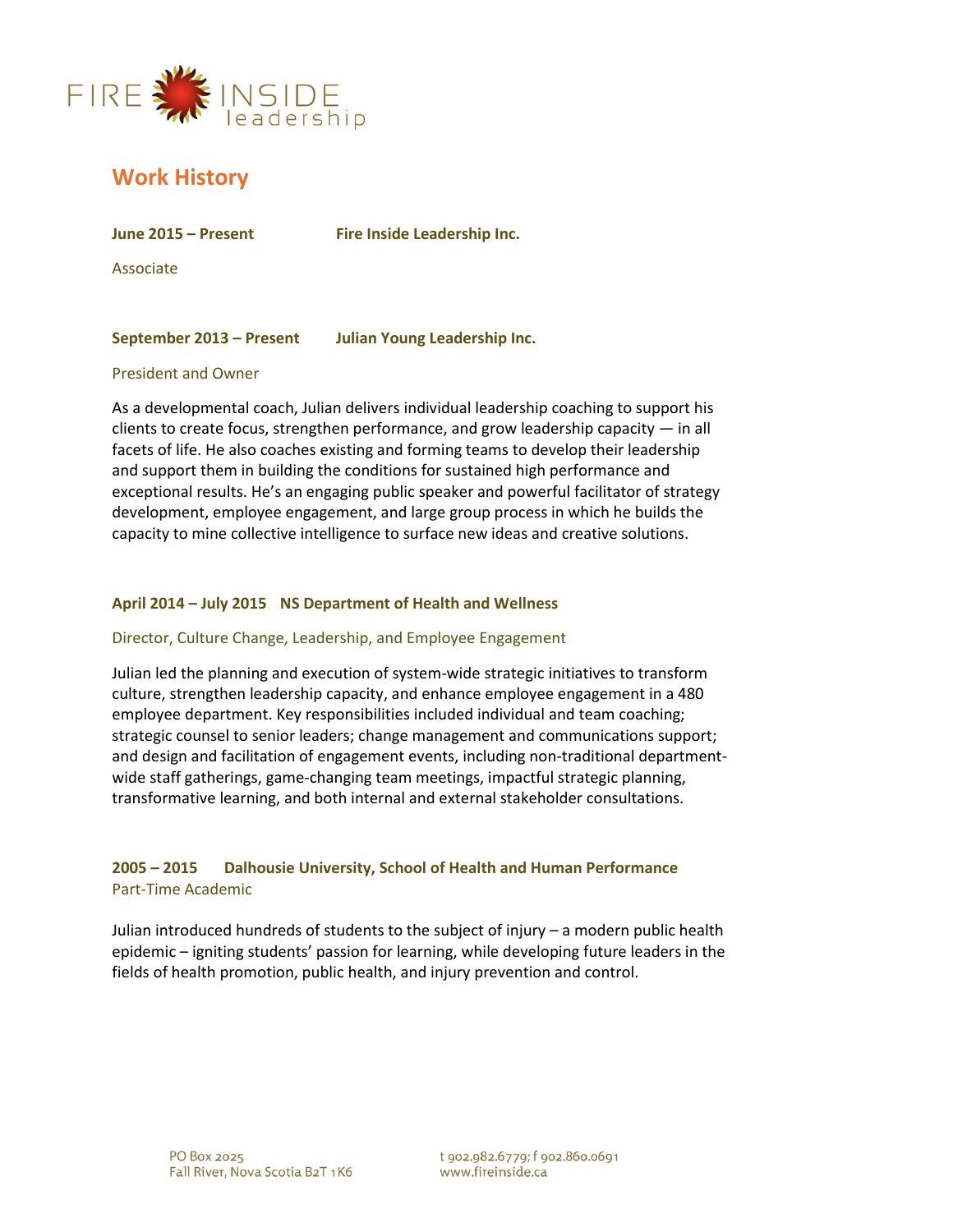

**September 2011 – October 2013 NS Department of Health and Wellness**

Project Executive, Public Health Renewal

Julian supported the advancement and championed Nova Scotia's Public Health vision by providing leadership to the ongoing planning, development, and implementation of strategic system initiatives, including: engaging employees at all levels of the organization; leading participatory processes; and building relationships with public health and other partners to support and strengthen an effective integrated public health system.

### **2009 – 2013 University of Victoria, Continuing Education, Health Sciences, and Public Relations**  Part-Time Instructor

Julian facilitated the delivery of the Canadian Falls Prevention E-Learning Curriculum to health professionals from across Canada and beyond.

#### **December 2003 – September 2011 NS Department of Health and Wellness**

#### **October 2013 – March 2014**

Coordinator, Injury Prevention and Control

Julian led the development and implementation of Canada's first provincial Injury Prevention Strategy; coordinated the development and implementation of policy and legislation; managed communications and social marketing initiatives; and developed partnerships across all levels of government and with the community sector.

#### **January 2001 – December 2003 NS Department of Health and Wellness**

#### Program Manager, Nova Scotia Trauma Program, Emergency Health Services

Julian provided leadership to the Nova Scotia Trauma Program and facilitated the development, implementation, and evaluation of Nova Scotia's inclusive trauma system.

### **May 1996 – December 2000 NS Department of Health and Wellness Program**  Research and Statistics Officer, Emergency Health Services

During the redesign and transformation of Nova Scotia's emergency medical services system, Julian played a pivotal role in developing programs; establishing policy and performance standards; and building management systems for LifeFlight, the Nova Scotia Trauma Program, ground ambulance services, and the Atlantic Health Training and Simulation Centre.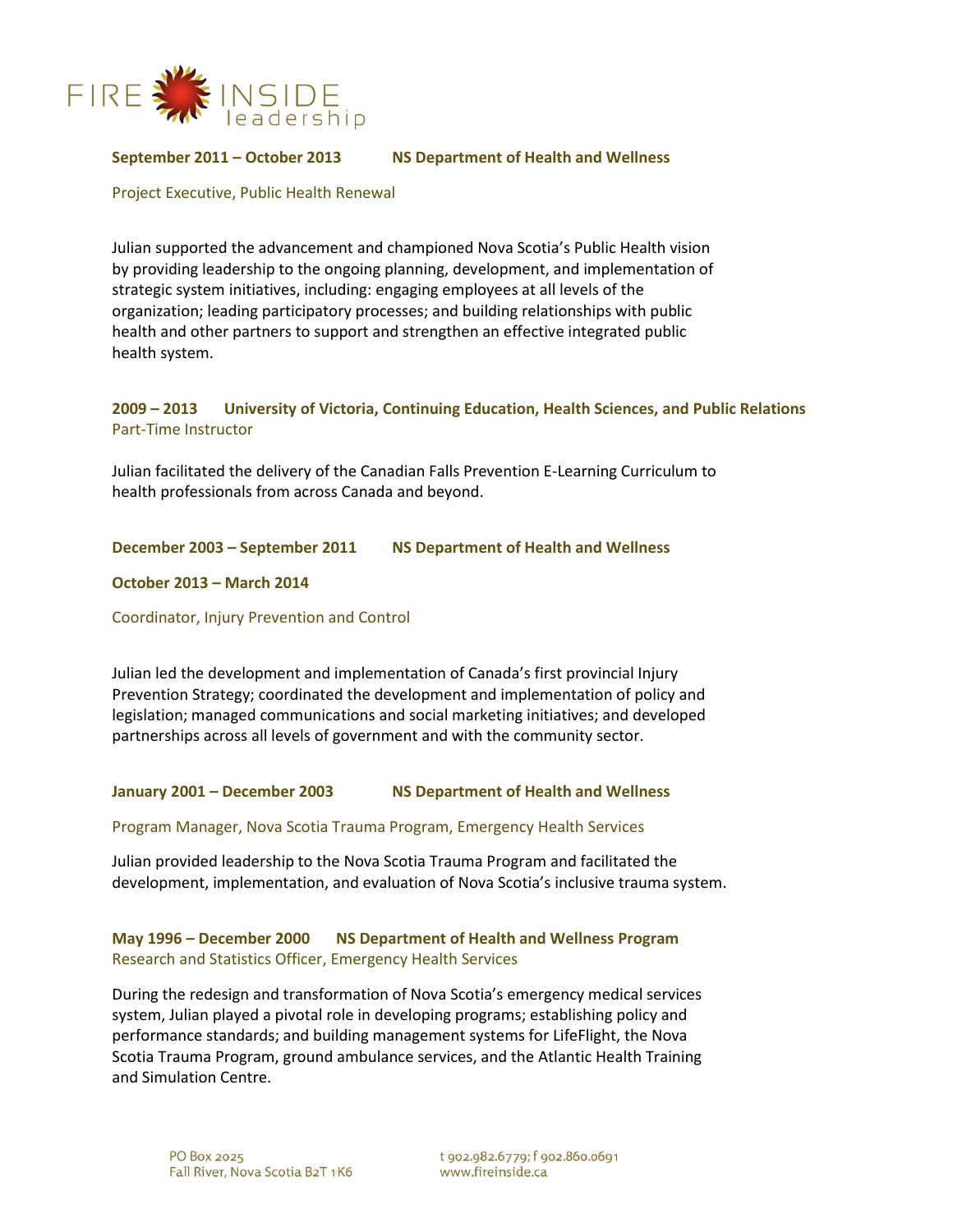

## **Education, Training and Accreditation**

### **Inside Coaching**

Currently enrolled in this program, which brings insight and development from some of the world's most experienced and innovative coaches in the field of adult development and sustainable change.

#### **2020 World of Business Ideas (WOBI), Digital Training**

Two part series on developing Emotional Intelligence with Daniel Goleman.

#### **2020 Neuroscience of Change**

Completed an advanced international program in creating sustainable change and transformation, rooted in the latest in the fields of psychology and neuroscience.

#### **2020 Active Hope Facilitator and Trainer**

Trained to facilitate Active Hope and train other facilitators to deliver this global intervention. The mission of Active Hope is to spread hope among humankind, faster than COVID-19 spreads.

#### **2020 Positive Intelligence Coaching Program**

Completed Shirzad Chamine's Positive Intelligence Coaching Program, designed for coaches to support the development of Positive Intelligence in themselves and their clients.

#### **2019 Art of Developmental Coaching**

Completed an advanced international program in Developmental Coaching through Coaching Rising.

#### **2018 Art of Developmental Coaching**

Completed a comprehensive international program in Developmental Coaching through Coaching Rising.

#### **2017 -2018 Organizational Relationship Systems Coaching**

Completed all foundational courses in Organizational and Relationship Systems Coaching through the Global Centre for Right Relationship.

#### **2017 The Leadership Circle**

Certified to administer the Leadership Circle Profile and Manager Edition

#### **2016 Team Coaching International**

Certified Team Performance Coach

**2014 Coaches Training Institute, California**

Certified Professional Co-Active Coach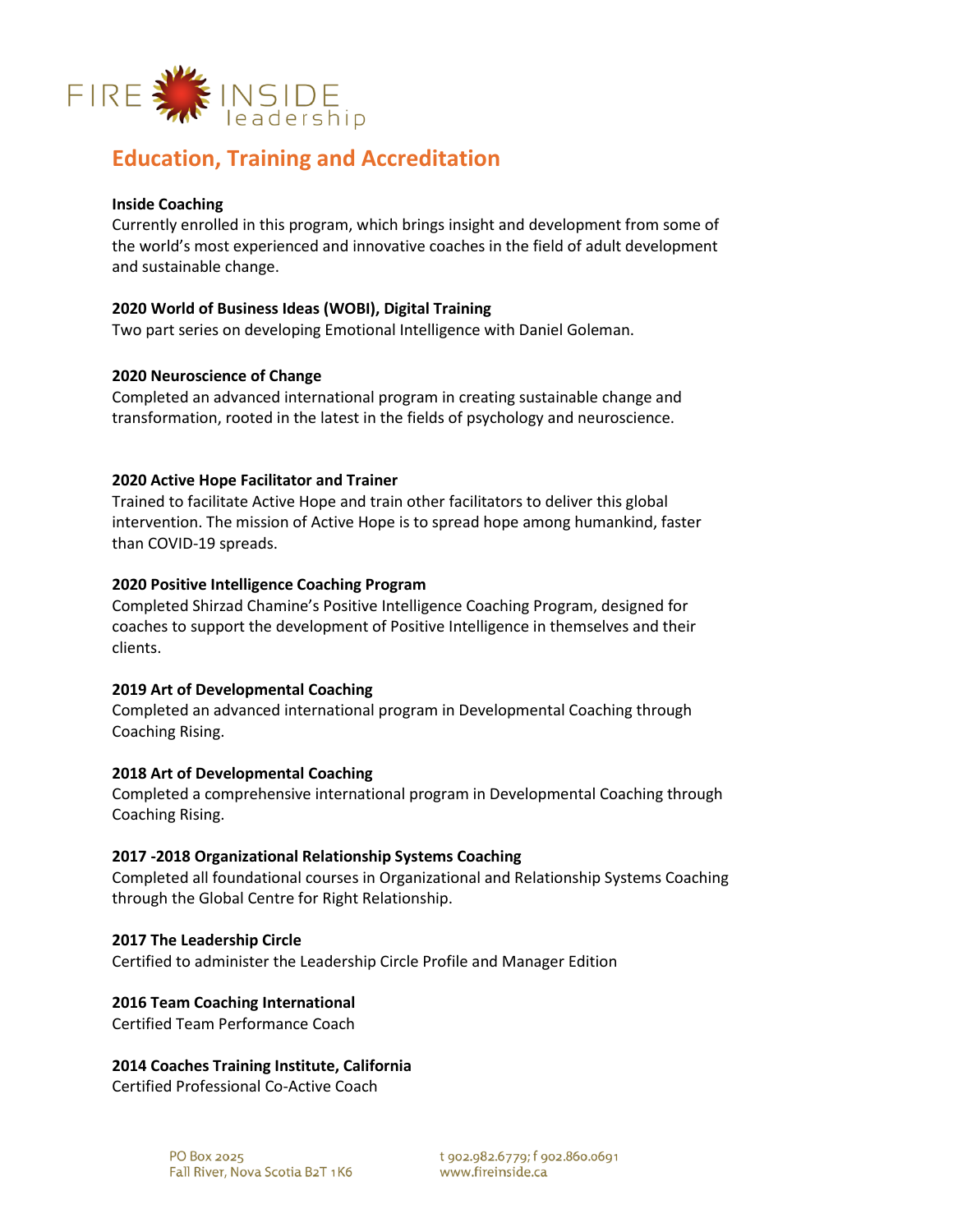

**2013 Public Service Commission, Province of Nova Scotia, Halifax** Prosci Change Management Practitioner Certificate

**2011 – 2012 Fire Inside Leadership Inc., Halifax** Peer Leadership Program

**2012 International Association for Public Participation, Halifax** Planning for Effective Public Participation

**2012 Deep Democracy (New Leaf Social Innovation), Halifax** Deep Democracy, Intermediate Level

**2012 Deep Democracy (New Leaf Social Innovation), Bridgewater** Deep Democracy, Foundations Level

**2012 Presencing Institute, Nova Scotia** Prototyping for Innovation, a Three-Part Series

**2009 to 2011 Collective Wisdom (apprenticed by), Nova Scotia** Art of Hosting and Participatory Leadership

**2007 Canadian Falls Prevention Curriculum, Charlottetown** Master Trainer and Facilitator

**2005 Social Marketing for Health Practitioners, Calgary** Taking it to the Next Level

**2003 Canadian Injury Prevention Curriculum, Ottawa** Master Trainer and Facilitator

**2003 Continuing Education, Saint Mary's University, Halifax** Leadership Development Certificate

**2002 Continuing Education, Saint Mary's University, Halifax** Workplace Conflict Management

**2001 Media Magic, Halifax** Media and Communications Training

**2001 American Trauma Society, Washington DC** Trauma Coordinator Advanced Course

**2001 Nova Scotia Emergency Measures Organization, Truro** Basic Emergency Preparedness